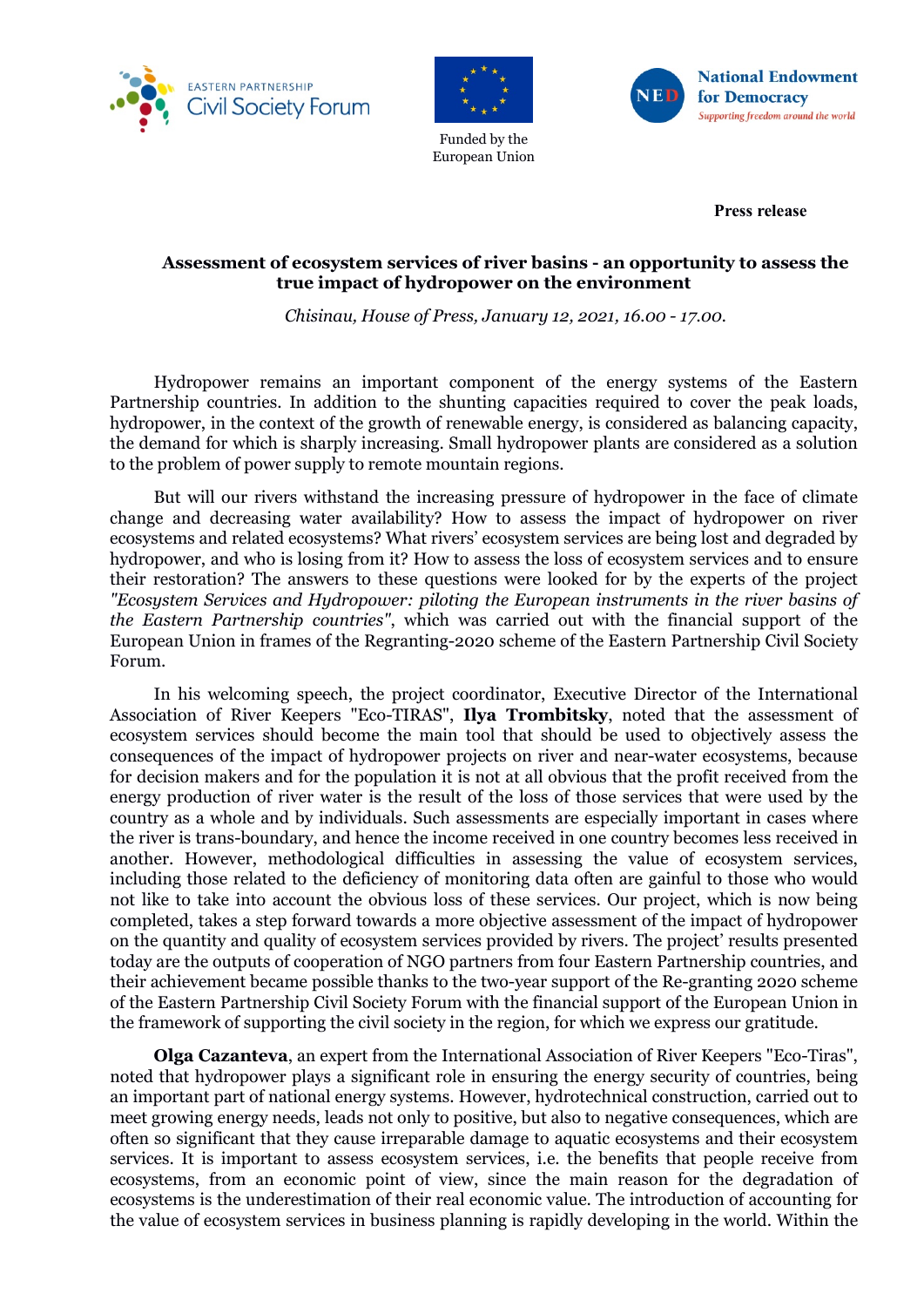European Union, territorial modelling and mapping of ecosystem services for *local business planning* have acquired the greatest interest. The *process of realizing the importance* of economic assessment of biodiversity and ecosystem services is still under way in Moldova. The application in practice of the concept of ecosystem services is largely hampered by the lack of adequate methods for assessing their value, as well as the complexity of information support associated with the absence of a monitoring system for ecosystem services in Moldova and extremely incomplete and technologically outdated monitoring of the natural ecosystems and components of biological diversity. However, the experience of assessing ecosystem services, implemented within the framework of the project, confirms the feasibility of using this concept to solve environmental and economic problems of the development of hydro-construction, including such as economic substantiation of alternatives for the territorial development and substantiation of additional costs for environmental protection measures, which, together with the environmental, have a large economic effect.

*For many decades, hydropower industry has been exploiting the rivers of Ukraine, while it was believed that water is a renewable resource, and the impact on the state of river ecosystems was not assessed –* noted **Ruslan Havrilyuk**, Head of the National Ecological Centre of Ukraine. Rivers have been exploited to generate electricity, which is one of the ecosystem services, and river ecosystems have degraded to the point that all other ecosystem services have been lost or significantly decreased. It is important to understand that every day we use the ecosystem services provided by the environment, including rivers. In this way, we act as driving forces of negative changes in ecosystems, affecting ecosystem services. And if the permissible level of the use of ecosystem services is exceeded, their stable state is violated, we get the situation that we have now with the Dnieper River or in the lower reaches of the Southern Bug, where the rivers have turned into cascades of lakes, and in the lower part of the stream - into salt-sea waters. And it is unlikely that the hydropower industry is now ready to finance the restoration of the ecosystems of our rivers, the return of lost ecosystem services. To stop the merciless exploitation of rivers for the sake of kilowatts, to ensure equitable access to ecosystem services and, at the same time, their sustainable use, it is proposed to introduce proven methodologies for assessing ecosystem services. To do this, it is necessary to apply European approaches, which provide for several main stages: identification and mapping of ecosystems, assessment of their condition, identification and assessment of ecosystem services, summary assessment of ecosystems. To define ecosystems, the MAES typology is used, and for ecosystem services - the CICES V5.1 classification, according to which ecosystem services are divided into resource ones, regulating ones and supporting ones, cultural ones, which are biotic and abiotic in nature. For assessing ecosystem services, a number of software products was developed, the application of which requires detailed data on the state of ecosystems.

Proposals for the implementation of the ecosystem approach to hydropower, developed by public organizations of the four Eastern Partnership countries within the framework of the project "Ecosystem approach to hydropower: promoting the implementation of European requirements for the development of hydropower in the Eastern Partnership countries" in the form of the Final Kiev Resolution of 04.10.19, approved by the Ministry of Environment of the Republic of Armenia, and the readiness was expressed to contribute to the development and implementation of management tools for ecosystem services in hydropower industry. **Aram Gabrielyan**, Environmental and Cultural NGO "Khazer": *The order of the Government of the Republic of Armenia of 2013 to develop a draft law on ecosystem services by the end of 2015 has not yet been fulfilled. The results of the study on ecosystem services in the pilot basin of the Argichi river in the basin of Lake Sevan showed that that the operation of the small HPP "Argichi" (installed capacity of 9.8 MW) on this river caused catastrophic damage to the ichthyofauna, consisting of 6 species of fish, and at the same time led to the loss of other ecosystem services that were widely used by the population of eight settlements located in the river basin before SHPP operation started in 2013. At the same time, active construction small hydropower plants under the small hydropower development program (the number of operating small hydropower plants has reached 188, and 23 more construction licenses have been issued) continues, as a result of which the natural river ecosystems in Armenia are practically lost.*